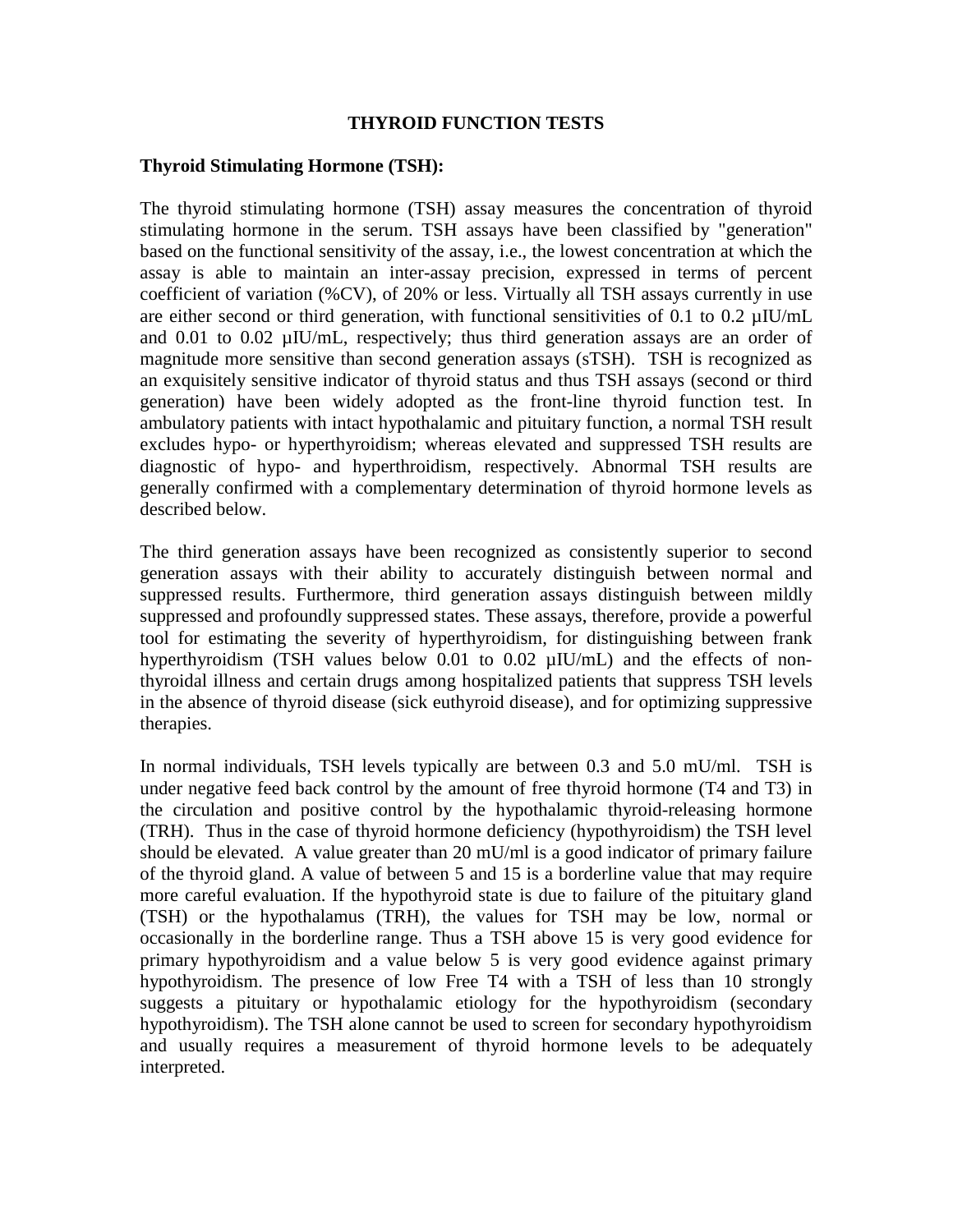Because high levels of free thyroid hormone will suppress TSH levels, in almost all cases of hyperthyroidism the TSH values will be less than 0.3 and usually less the 0.1 mU/L. Though TSH is a very effective tool to screen for hyperthyroidism, the degree of suppression of TSH does not always reflect the severity of the hyperthyroidism. Therefore a measurement of free thyroid hormone levels is usually required in patients with a suppressed TSH level. If the Free T4 is normal, the free T3 should be checked as it is the first hormone to increase in early hyperthyroidism.

TSH levels can also be used to effectively monitor patients being treated with thyroid hormone. However, it should be noted that TSH results may be misleading during the several months required for full equilibration of thyroid physiology following initiation or significant alteration of a treatment regimen. Total or free T4 generally serve as the front-line assays during this period. Once equilibration has occurred, high TSH levels usually indicate under-treatment, while low values usually indicate over-treatment. Again, abnormal TSH values should be interpreted with the measurement of free thyroid hormone before modifying therapy because serum thyroid hormone levels change more quickly than TSH levels. Thus patients who have recently been started on thyroid hormone, or who have been noncompliant until shortly before an office visit may have normal T4 and T3 levels, though their TSH levels are still elevated. TSH levels may be affected by acute illness and several medications, including dopamine and glucocorticoids.

- Decreased (low to undetectable) in Grave's Disease
- Increased in TSH-secreting pituitary adenomas (secondary hyperthyroidism), PRTH and in hypothalamic disease with increased thyrotropin (tertiary hyperthyroidism)
- Elevated in hypothyroidism (along with decreased  $T_4$ ) except for pituitary and hypothalamic disease
- Mild to modest elevations in patients with normal  $T_4$  and  $T_3$  levels indicates impaired thyroid hormone reserves and incipient hypothyroidism (subclinical hypothyroidism)
- Mild to modest decreases in patients with normal  $T_4$  and  $T_3$  levels indicates subclinical hyperhyroidism

# **Thyrotropin releasing hormone (TRH)**

Prior to the availability of sensitive TSH assays, thyrotropin releasing hormone (TRH) stimulation tests were relied upon for confirming and assessing the degree of suppression in suspected hyperthyroidism. Typically, this stimulation test involves determining basal TSH levels and levels 15 to 30 minutes after an intravenous bolus of TRH. Normally, TSH would rise into the concentration range measurable with less sensitive TSH assays that could provide useful information from the profile of increase even if they were not sensitive enough to measure baseline values. Third generation assays do not have this limitation and thus TRH stimulation is generally not required when third generation assays are used to assess degree of suppression. TRH-stimulation testing however continues to be useful for the differential diagnosis of secondary (pituitary disorder)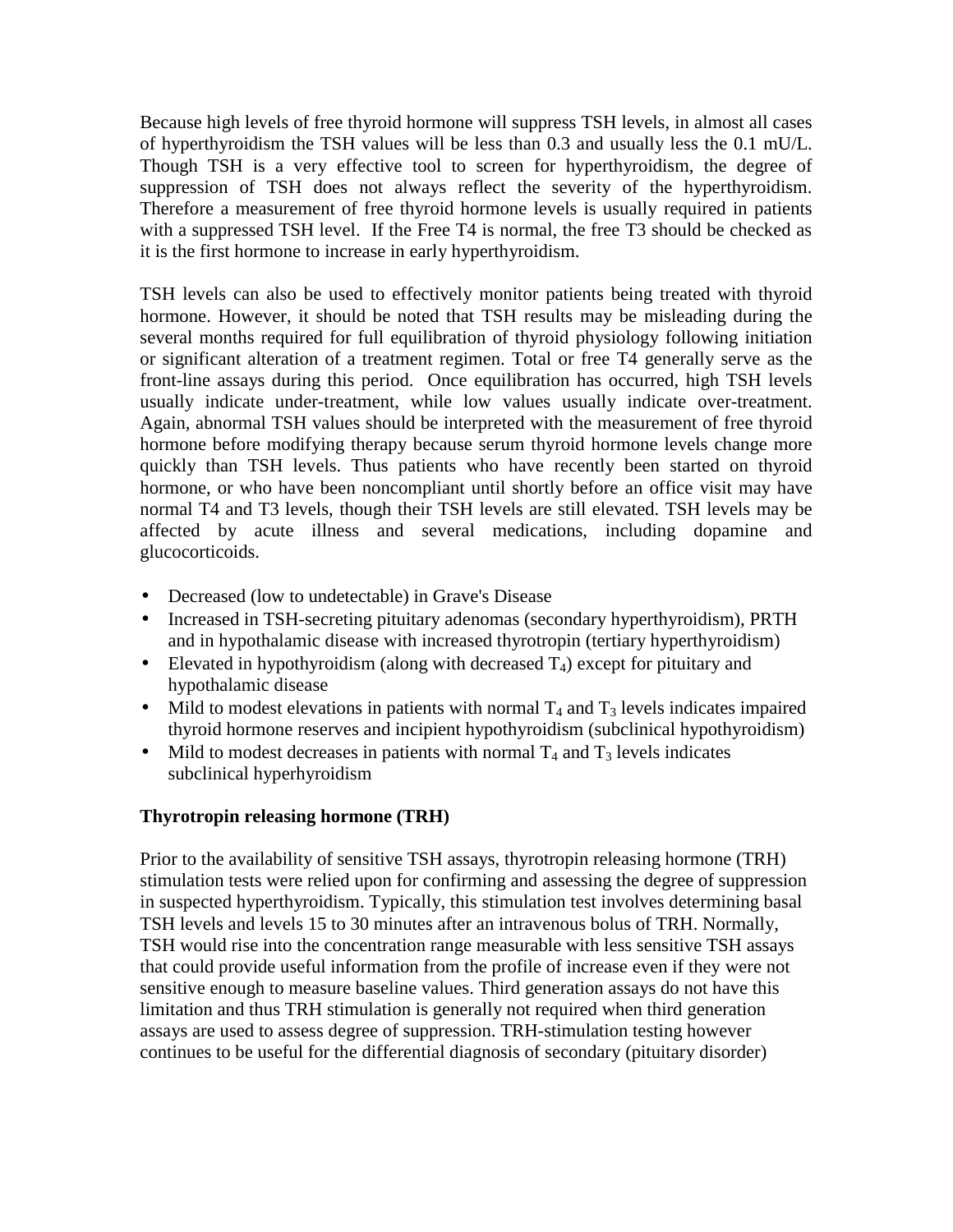and tertiary (hypothalamic disorder) hypothyroidism. Patients with these conditions appear to have physiologically inactive TSH in their circulation that is recognized by TSH assays to a degree such that they may yield misleading, "euthyroid" TSH results. The TRH-stimulation test produces a very characteristic sluggish rise in TSH values.

- Helpful in diagnosis in patients with confusing TFTs. In primary hyperthyroidism TSH are low and TRH administration induces little or no change in TSH levels
- In hypothyroidism due to end organ failure, administration of TRH produces a prompt increase in TSH
- In hypothyroidism due to pituitary disease administration of TRH does not produce an increase in TSH
- In hypothyroidism due to hypothalamic disease, administration of TRH produces a delayed (60-120 minutes, rather than 15-30 minutes) increase in TSH

# **Total T4 (TT4) and Free T4 (FT4)**

T4 assays complement TSH assays, and are used to confirm a thyroid disorder when this is suggested by an abnormal TSH result. Furthermore, T4 assays may become the frontline assays in conditions that are known to possibly compromise the reliability of TSH results. Several months may be required for the dynamics of the regulatory mechanism (along the hypothalamic-pituitary-thyroid axis) to fully equilibrate after a treatment regimen is initiated or significantly altered; during this time TSH results may be misleading. Secondary (hypothalamic disorder) and tertiary (pituitary disorder) hypothyroidism are other conditions in which TSH results may be misleading, and the differential diagnosis is likely to rely on T4 (Free T4) results complemented by the characteristic profile of TSH results obtained during a TRH-stimulation testing procedure. (See TSH).

The total T4 test measures the concentration of thyroxine in the serum, including both the protein bound and free hormone. The total (but not the free) hormone concentration is dependent on the concentration of thyroid transport proteins, specifically thyroid binding globulin (TBG), albumin, and thyroid binding prealbumin (transthyretin). Thus any conditions that affects levels of thyroid binding proteins will affect the total (but not the free) T4 hormone levels. For example, estrogens and acute liver disease will increase thyroid binding, while androgens, steroids, chronic liver disease and severe illness can decrease it. Also, while TT4 is usually elevated in hyperthyroidism, it misses 5% of cases that are due to triiodothyronine (T3) toxicosis (see below).

The free T4 (FT4) assay measures the concentration of free thyroxine, the only biologically active fraction, in the serum (about 0.05% of the total T4). The free thyroxine is not affected by changes in concentrations of binding proteins such as TBG and thyroid binding prealbumin. Thus such conditions as pregnancy, or estrogen and androgen therapy do not affect the FT4. Thus the FT4 assays generally are considered to provide the more reliable indication of true thyroid status because only the free hormone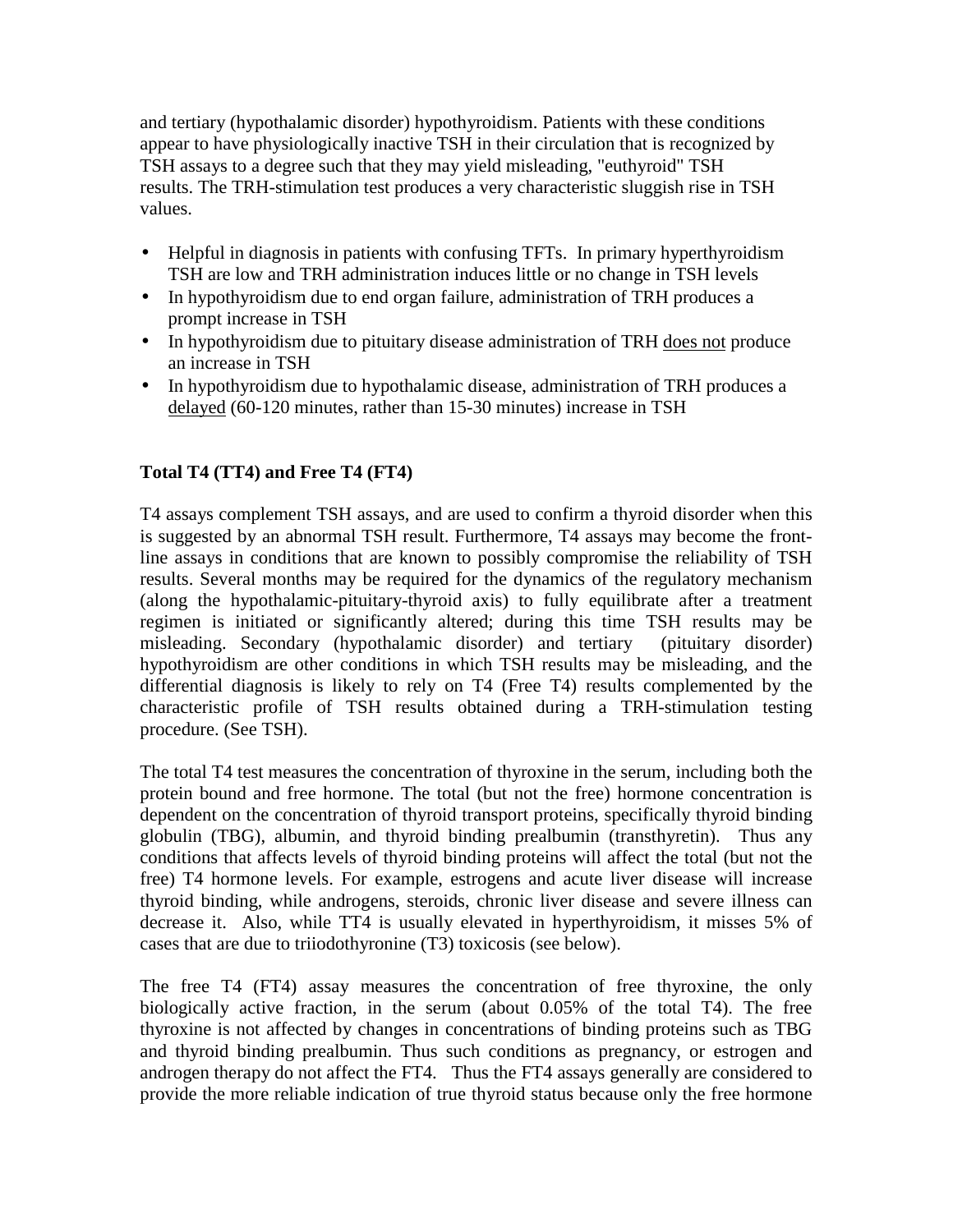is physiologically active. In developing hypothyroidism, T4 (free T4) is the more sensitive indicator of developing disease than is T3 (Free T3), and is therefore preferred for confirming hypothyroidism that has already been suggested by an elevated TSH result.

TT4 and FT4 are not always reliable indicators of thyroid disease. For example, a substantial proportion of seriously ill patients will have abnormal thyroid function in the absence of true thyroid disease, due to "sick euthyroid syndrome." Also, screening with TT4 or FT4 will generate many false-positive results in healthy populations. And, because TT4 and FT4 are normal by definition in subclinical thyroid dysfunction, they are not useful as screening tests for this condition.

# **Total and Free Triiodothyronine (T3)**

The total T3 test measures the concentration of triiodothyronine in the serum. The T3 is increased in almost all cases of hyperthyroidism and usually goes up before the T4 does. Thus T3 levels are a more sensitive indicator of hyperthyroidism than the total T4, and T3 levels are therefore preferred for confirming hyperthyroidism that has already been suggested by a suppressed TSH result. T3 assays are also useful for the differential diagnosis of T3 thyrotoxicosis, a variant of hyperthyroidism that manifests itself with abnormally elevated T3 and suppressed TSH levels, while T4 levels remain within euthyroid (normal) limits. In hypothyroidism the T3 is often normal even when the T4 is low. The T3 is decreased during acute illness and starvation, and is affected by several medications including Inderal, steroids and amiodarone. This test measures both bound and free hormone. And only the free hormone is biologically active. Since free T3 accounts for only about 0.5% of the total T3, measurement of free hormone is generally considered to provide the more reliable indication of true thyroid status. As noted above for T4 levels, anything which effects thyroid binding globulin (TBG), or albumin will effect the total T3 levels.

# **Resin Thyroid Uptake (T-uptake)**

These assays have been variously referred to as T3-uptake, T4-uptake and thyroid-uptake tests, depending on the assay design. All are used in exactly the same manner and for the same purpose, not as stand-alone assays, but in combination with total T4 or total T3 assays. Matched T-uptake and total T4 results are used to calculate a free thyroxine index (FT4I or FT3I). The FT4I serves as an indirect estimate of free T4 levels, and were heavily relied upon historically, particularly before direct free T4 assays became available. The resin T3/T4 uptake is used to assess the binding capacity of the serum for thyroid hormone. This is used to help determine if the total T4 is reflecting the free T4, or if abnormalities in binding capacity are responsible for changes in T4 values and thus this test is only useful in conjunction with Total T4 or Total T3. In the Resin T3 Uptake test, labeled hormone is added to the patient's serum. If there is an increase in binding capacity, more labeled hormone will be bound to the binding proteins and thus less will be left free in the serum. The free labeled hormone in the serum is measured and usually reported as a percent of the total labeled hormone added. If a patient has a high total T4,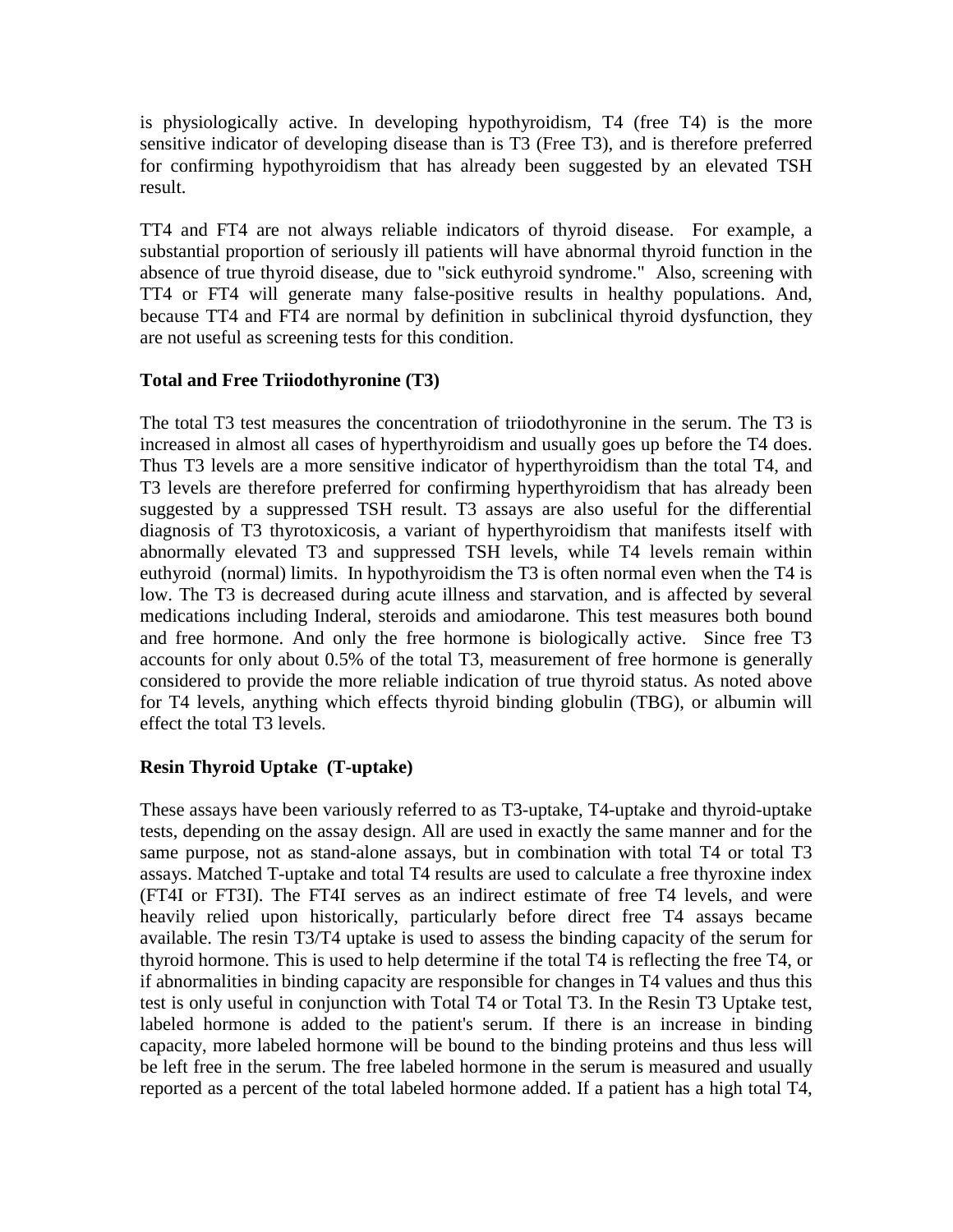it may be due to overproduction of thyroid hormone (Hyperthyroidism) or to an excess of one of the thyroid binding proteins, usually thyroid binding globulin (TBG). If the high Total T4 is secondary to high TBG, the Resin T3 will be low, otherwise it will be normal or elevated. Another way of putting this is that if the Total T4 or Total T3 deviates from normal in one direction and the Resin T3 uptake deviates in the opposite direction, then the abnormality is due to changes in binding capacity, otherwise it is secondary to a true change in thyroid function (i.e. Hyper- or Hypothyroidism). For example, if the binding capacity is increased because of high estrogens, the free labeled hormone will be decreased and the Resin T3 uptake will be decreased.

# **Reverse T3 (RT3):**

Reverse T3 (RT3) is formed when T4 is deiodinated at the 5 position. RT3 has little or no biological activity and serves as a disposal path for T4. During periods of starvation or severe physical stress, the level of RT3 increases while the level of T3 decreases. In hypothyroidism both RT3 and T3 levels decrease. Thus RT3 can be used to help distinguish between hypothyroidism and the changes in thyroid function associated with acute illness, such as euthyroid sick syndrome.

# **Antithyroid Antibodies (Autoantibodies):**

Autoantibodies of clinical interest in thyroid disease include thyroid-stimulating antibodies (TSAb), TSH receptor-binding inhibitory immunoglobulins (TBII), antithyroglobulin antibodies (Anti-Tg Ab) and the antithyroid peroxidase antibody (Anti-TPO Ab). Of these, anti-TPO Ab has emerged as the most generally useful marker for the diagnosis and management of autoimmune thyroid disease.

The Anti-TPO Ab was historically referred to as the antimicrosomal antibody. The thyroid peroxidase enzyme (responsible for iodinating tyrosine residues in the thyroglobulin molecule) was subsequently identified as the major microsomal component recognized by these autoantibodies. New, improved assays, designed in the wake of this insight, have been rapidly replacing the older antimicrosomal antibody assays.

Anti-TPO Abs mediate antibody-dependent thyroid cell destruction; levels correlate with the active phase of the disease. Measurement of this autoantibody is useful for resolving the diagnostic dilemma presented by the apparent inconsistency between elevated TSH and normal free T4 results. Given abnormally elevated TSH and euthyroid T4 results, a positive anti-TPO Ab test provides strong evidence for early, subclinical autoimmune disease. This assay is also used to monitor response to immunotherapy, to identify at-risk individuals (with family history of thyroid disease), and as a predictor of postpartum thyroiditis. Approximately 10 percent of asymptomatic individuals have elevated levels of Anti-TPO Ab that may suggest a predisposition to thyroid autoimmune disease. Elevated levels are found in virtually all cases of Hashimoto's thyroiditis and in approximately 85 percent of Graves' disease cases.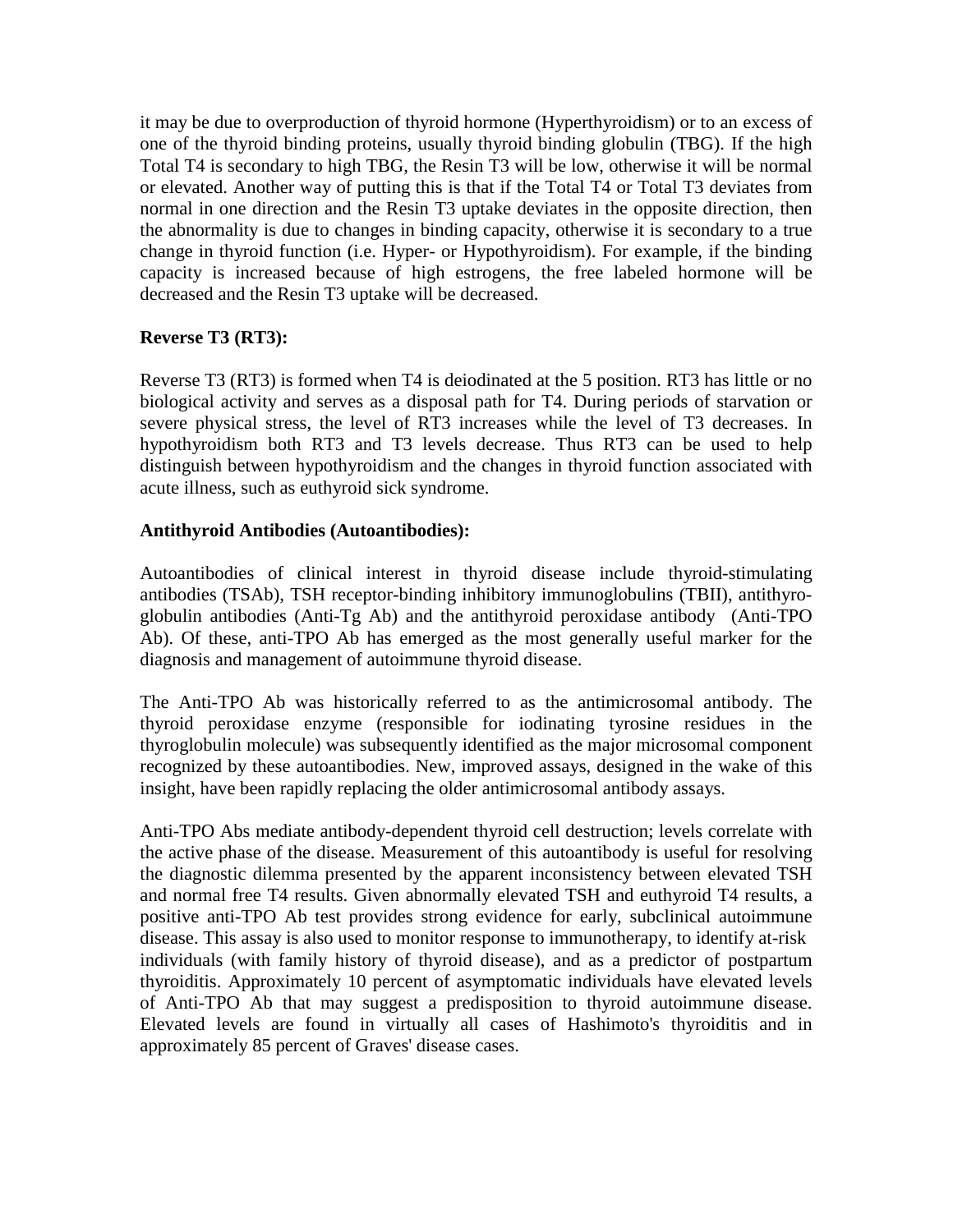Historically, Anti-TG Ab determinations were used in tandem with antimicrosomal Ab determinations to maximize the probability of a positive result in patients with autoimmune disease. Although the prevalence of Anti-TG Abs in thyroid autoimmune disease is significant (85 percent and 30 percent in Hashimito's thyroiditis and Graves' disease, respectively), it is much lower than the prevalence of the Anti-TPO Abs. The diagnostic information provided by Anti-TPO assays is rarely improved upon by the addition of an Anti-TG determination. The growing trend is to adopt the anti-TPO Ab test as the front-line test for autoimmune disease and no longer to routinely use the anti-TG assay routinely for this purpose. Because anti-TG Abs constitute an interference in thyroglobulin (TG) assays, another major use of the anti-TG test is to screen samples that have been submitted for thyroglobulin determinations.

Thyroid-stimulating antibodies (TSAb) are present in more than 90% of Grave's Disease. TSH receptor-binding inhibitory immuno-globulins (TBII) are present in atrophic form of Hashimoto's Disease, maternal serum of pregnant women (predictive of congenital hypothyroidism) and myxedema

#### **Thyroid Binding Globulin (TBG)**

TBG remains an esoteric thyroid function test that is useful for the differential diagnosis of patients presenting with significantly abnormal levels of total thyroid hormone levels but no other clinical signs or symptoms of thyroid disease. Depending on genetic determinants, the patient's health status (including pregnancy), and medication, TBG levels can vary widely from very elevated to very low. Total hormone levels also adjust accordingly, to maintain free thyroid hormone levels within the euthyroid range. In certain situations, the knowledge that grossly abnormal thyroid hormone levels are not the consequence of a thyroid disorder may be very reassuring. Although not widely used, there has been some interest in the ratio of total T4 to TBG (thyroid hormone bonding ratio) as an index of free T4 levels.

#### **Thyroglobulin (TG)**

TG is only produced by thyroid tissue and this makes it an extremely specific marker for functioning thyroid tissue. The complete absence of TG provides strong evidence for the absence of any functioning tissue. Thus tests for remaining thyroid tissue are particularly important for monitoring thyroid cancer patients for residual, metastasized, and recurring thyroid tissue after the thyroid has been completely removed. Historically, the only procedure available for this purpose has been the total body scan. An appropriately sensitive TG assay offers a powerful complementary procedure that may in certain situations reduce reliance on the far more invasive total body scans. Anti-Tg antibodies interfere in the TG assay, and TG results may therefore not be reported for serum samples that are positive for these antibodies.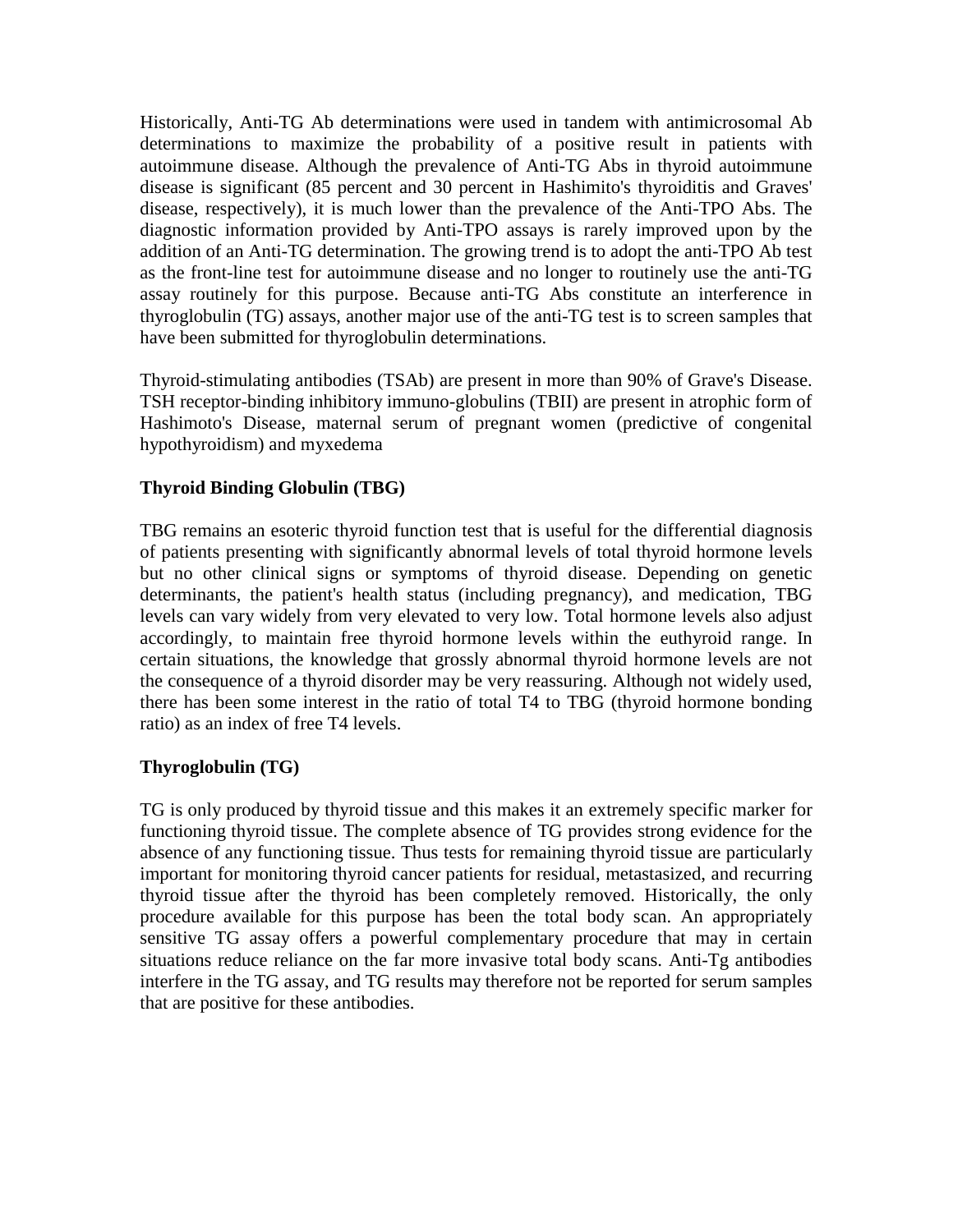#### **Radioactive iodine uptake (RAIU)**

RAIU primarily measures the activity of the thyroid's active iodine pump which is regulated by TSH. It is not used for initial documentation of hyperthyroidism, but as a secondary test to differentiate between "true" and "other" forms of hyperthyroidism. Thus thyroidial RAIU is elevated in "true" hyperthyroidism including TSH-secreting primary adenomas and PPTH, Graves Disease, trophoblastic disease, toxic adenoma and multinodular goiter. In hypothyroidism RAIU may be elevated, low or normal, and change over time due to the transient nature of some forms of some of the disease states